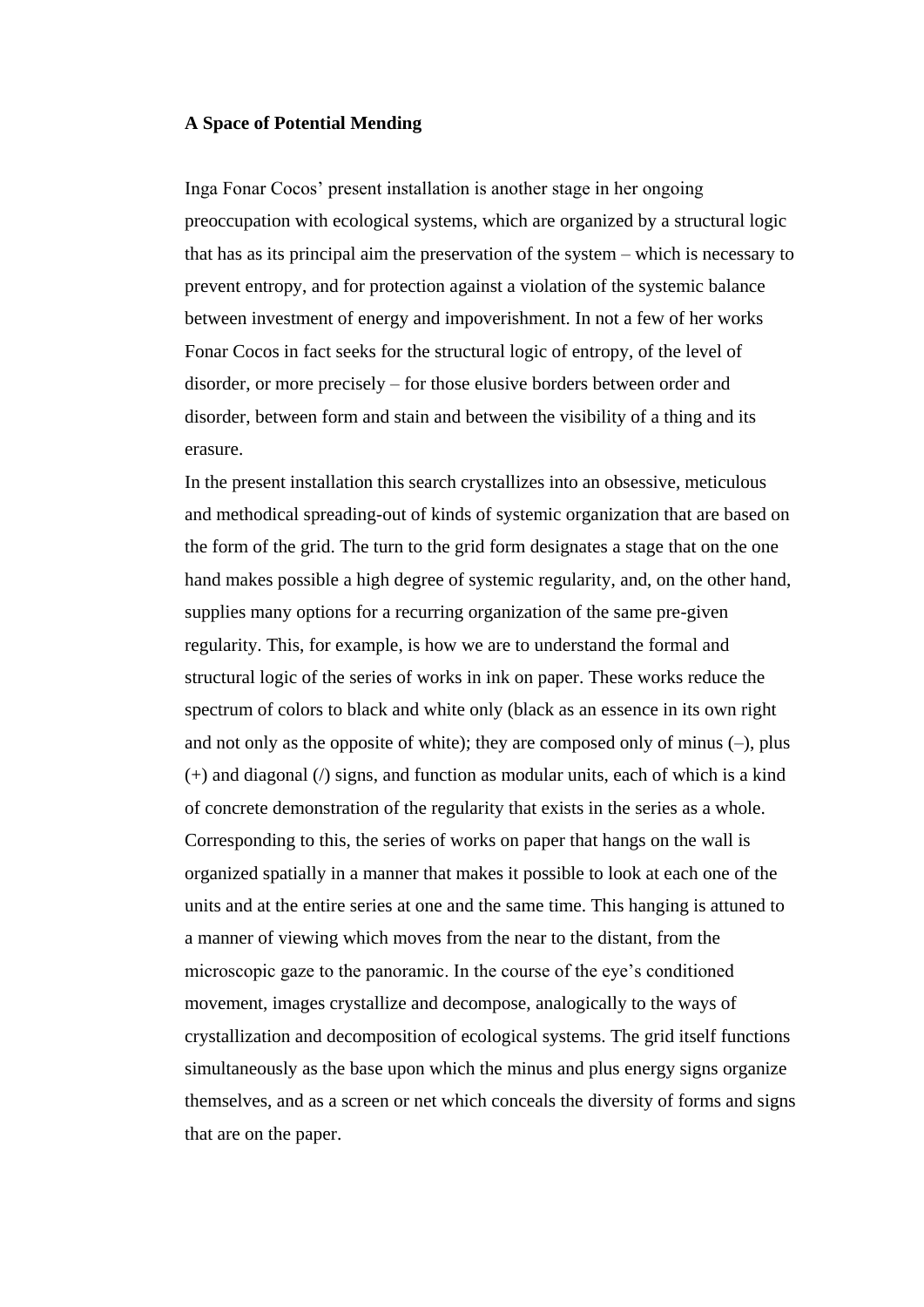Another series of works on paper hangs on lines of steel cables and is organized in a row, in a manner which produces a diachronic process of viewing, on the time axis. It is impossible to see all the works all at once; they can only be seen one after the other, while the direction of viewing is unimportant: one can choose either one of the two directions. The works themselves were produced in a process slightly different from the series that hangs on the wall: after being painted on in ink they were charred and dipped in paraffin and wax, to preserve what remained from the charring. The use of preservative materials, organic and non-organic, is dominant in Fonar Cocos' work, and always takes on a double meaning: preservation for protection, mending or sealing – and preservation as petrification, imprisonment. The life that populates the wax and paraffin casings may be waiting to burst out as a kind of energetic potential but may equally be rotting and losing its existential dynamism.

The third series in the installation moves from the optic sphere of the eye and the abstract signifying systems into the bare and physical textures of the body. The choice of rubber, which is basically an organic material, stemmed from its tactile qualities, its flexibility and its perceptible sheen. These objects, which hang between the ceiling and the floor, were created by means of coiling, interweaving and combining various strips of rubber. Following the logic of preservation, the objects look they might be either unfinished or in the advanced stages of unraveling or disintegration. In some of the cases the clusters of interlaced rubber look like bundles of nerves in the body. In other cases the rubber bundles look like figurations of molecular structures, like series of chemical elements. In this series Fonar Cocos has succeeded in integrating the physical and concrete image of the body with its scientific representations, and has converted the concreteness of the material – in this case the rubber – into the system of signs that represents it.

The integration of the material with the abstract system of its representations echoes earlier stages in Fonar Cocos' work. In her previous exhibition, "There Are No Black Beehives" (Janco-Dada Museum, 1994), a beehive was put up as a central image for ordered production systems – active ecological systems that are based on a fine balance between processes of construction and destruction. Fonar Cocos' attraction to insect systems derives from the fact that they are better than

2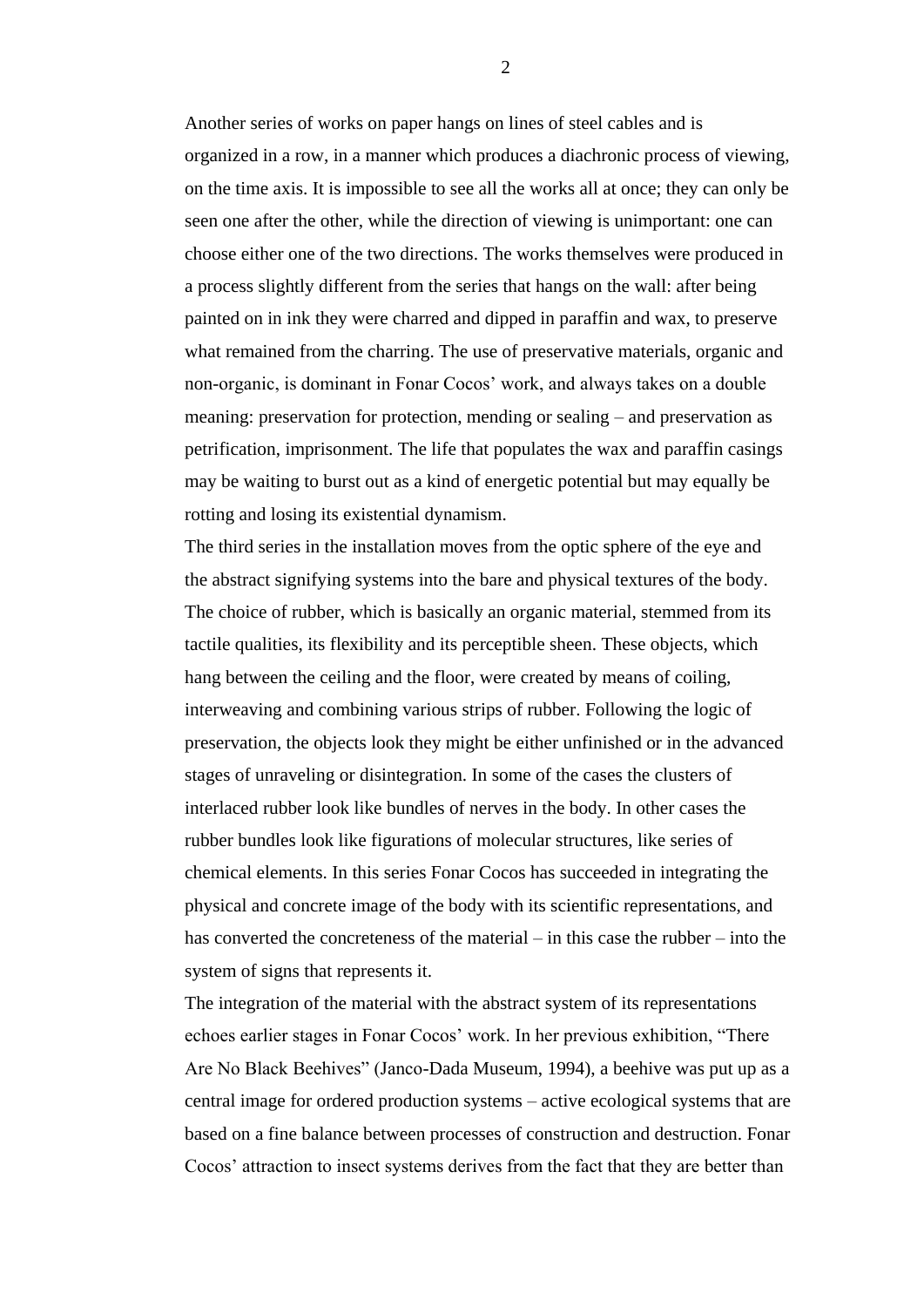other biological systems at filling the most important function in nature: selfpreservation. At the exhibition she displayed empty beehives and rusty iron boxes with objects in wax inside them. The box is a recurring image in Fonar Cocos' work, and constitutes a visual analogy to the concept of closed systems. At that exhibition she also displayed empty and dismantled honeycombs, in such a way that it would be possible to notice their grid of octagons. In some of the works the grid was dismantled and then re-interlaced. Displayed beside the objects was the series of drawings titled *Box Structures.* What on the face of it looked like dense series of patches of abstract pen "scribbles", at a second viewing organized itself into images of boxes and aroused a sensation of obsessive repetitive activity, like that of the bees – except that unlike the case of the bees, it has no productive value. These series point to an existential impotence which in Fonar Cocos' work is identified with the human. Hence too the movement between organic and non-organic materials, between paraffin and wax, between what is taken from nature (rubber) and the industrial materials that are produced from it.

This existential impotence was particularly conspicuous in Fonar Cocos' project for the Central Bus Station in Tel Aviv. The Central Bus Station is undoubtedly a place which does not relate to the human – whether from the architectural or from the ecological or mental points of view. In the space Fonar Cocos was given, she placed a heap of empty batteries with cables stretched between them. What occurred in the room was a conversion of energy into a complete absence, non-preservation, an existential reversal in the framework of which the energy is drained form the system to create a state of structured entropy.

On the background of this vision of the human, we can more clearly understand Fonar Cocos' attraction to preservative materials, the presence of which in her works ranges from a concrete structural relation to the material, through to a conceptualization of it. It seems that in comparison to the "There Are No Black Beehives" exhibition and the project at the Central Bus Station, the present work marks a higher stage of abstraction: a shift from representation of systems to representation of the principles of systemic ordering, while reducing the materials to signs; a shift from material to a language which encodes within

3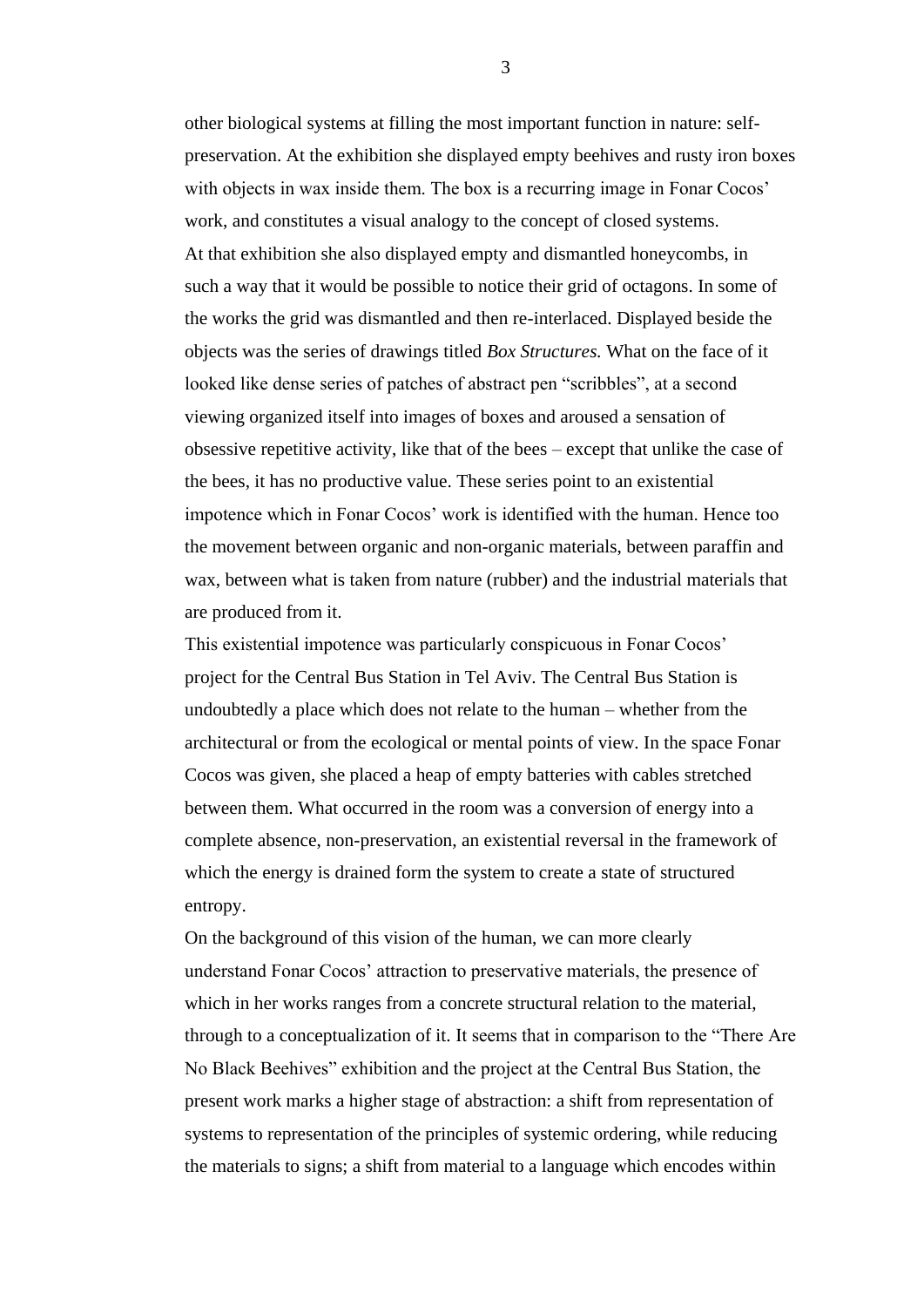itself the formal logic of systemic regularity. Only in this way can we understand the presence, in the present installation, of the grid in the black-and-white, which – unlike the structure of octagons of the honeycombs – is no longer a material remnant of an object.

Like the wax or the paraffin and their preservative function, the grid too has a double function: on the one hand, with its modular flexibility, it constitutes an almost ultimate actualization of possibilities of spatial ordering; on the other hand, it is perceived as a mechanical formation, obsessive in its compulsive repetitiveness to the point of voiding out the human. Between these two poles Fonar Cocos' works range.

Vered Maimon, September 1997